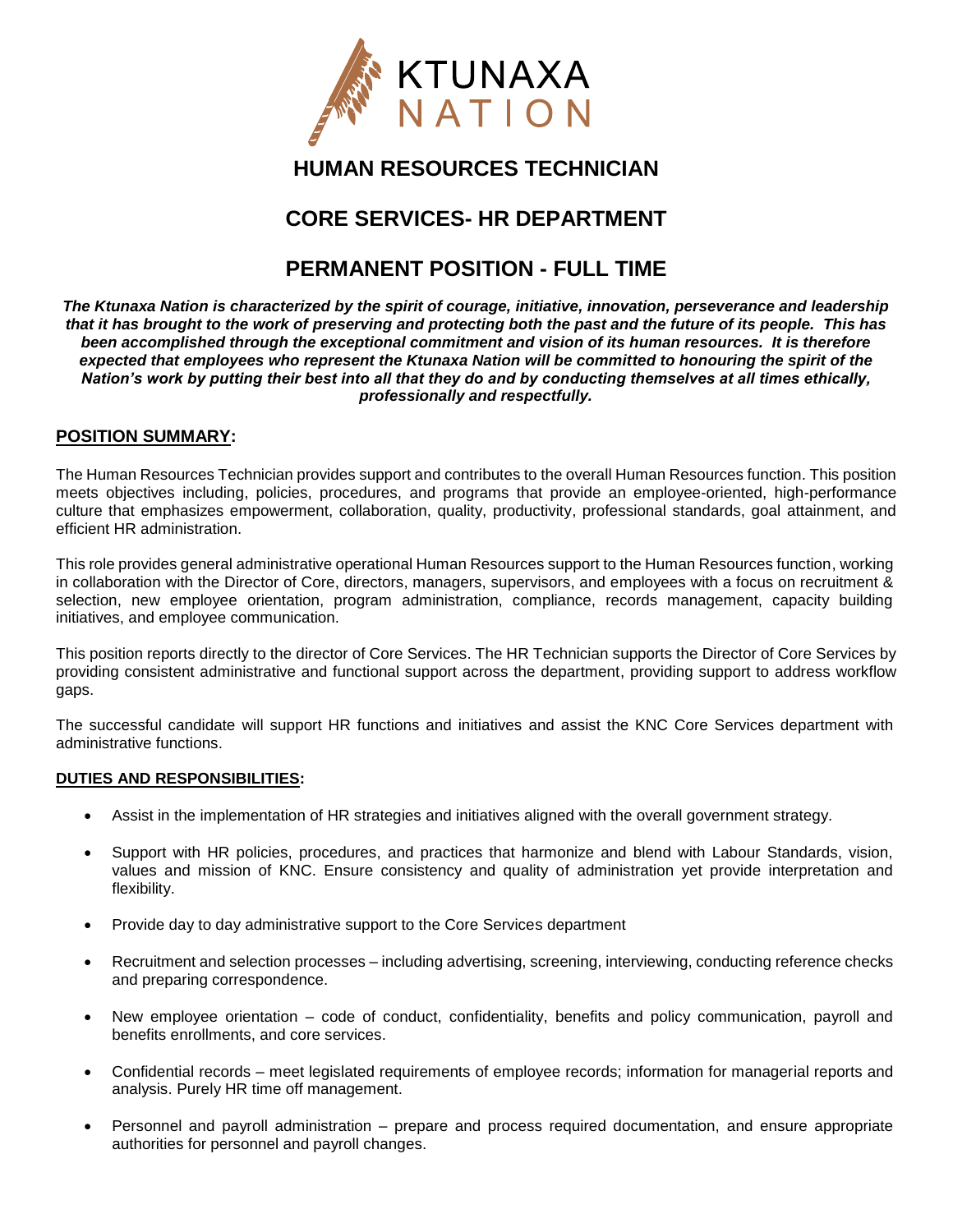- Position management support the HR Advisor and Senior Management with position descriptions for all established positions and ensure position descriptions are current and valuated and align with policies and procedures.
- Time off Manager System (PurelyHR) ensure employee information for time benefits is set up, monitored, and adiusted as required.
- Performance management system ensure employee information for appraisals is set up, monitored, and adjusted as required. Support with performance planning.
- Disability Administration liaise with employees, directors, managers, team leaders, payroll, and benefits carriers regarding short and long-term disability benefits; return to work, etc.
- Occupational Health & Safety as a standing member of the OH&S committee, this position ensures consistency with policies and practices. Liaises with WorkSafe BC and Group Health Benefits. Prepares safety reports.

### **QUALIFICATIONS:**

#### **Academic Preparation**

- Post-secondary degree with a focus in Human Resources or Business Administration
- Certified Human Resources Professional (CHRP) is an asset

#### **Required Skills, Knowledge and Experience**

- *2-3 years minimum in an HR role; sound understanding and experience in recruitment and selection; compensation, and benefits.*
- Working knowledge of the Canada Labour Standards and BC Labour Standards
- Records management: organize and manage the entire lifecycle of employee documents to ensure proper storage of required records, controlled access to documents and information and timely disposal of obsolete files
- Ethical conduct and responsibility: set a positive example and fulfill responsibilities with the highest diplomacy of integrity, ethics, and professionalism. Must be discreet with sensitive confidential information.
- Communication: reading, writing, oral, presentations, strong vocabulary, listening, interpretation
- Interpersonal: listening, observation, non-judgment, understanding, caring, compassion, resilient
- Adaptability and flexibility: resourceful to seek creative solutions
- Problem-solving skills coupled with analytical abilities that enable consideration of details and complexities of issues while achieving results
- First Nations and Indigenous cultural awareness and sensitivity
- Customer service excellence: friendly, sincere, gracious, and driven for service excellence
- Organizational skills: strong office administration skills, strong organizational and multi-tasking skills and the ability to manage multiple projects successfully; prioritize work and projects; recognize the need for doing thorough and complete work, at the same time addressing the shifting focus and demands
- Detail-oriented; attention to detail is essential to this position
- Respectfully interacts with others with demonstrated qualities of sincerity, helpfulness, courtesy, and humility

**The Ktunaxa Nation Council is committed to providing and maintaining a safe and healthy work environment for all employees and the people, Communities and Bands that we serve. Successful candidates must be fully vaccinated against infection by COVID-19. Candidates who are unable to be vaccinated due to a personal characteristic protected under applicable human rights legislation may request to be exempt from this requirement.**

**Ktunaxa candidates are encouraged to apply; support to apply for this position can be accessed through the Education and Employment Sector Service Center. Ktunaxa Applicants are encouraged to apply for this position regardless of experience or qualifications as on-the-job training may be considered.**

#### *Come with your willingness to learn!*

Please submit your cover letter and resume Telling us what attracts you to the position and how your experiences relate.